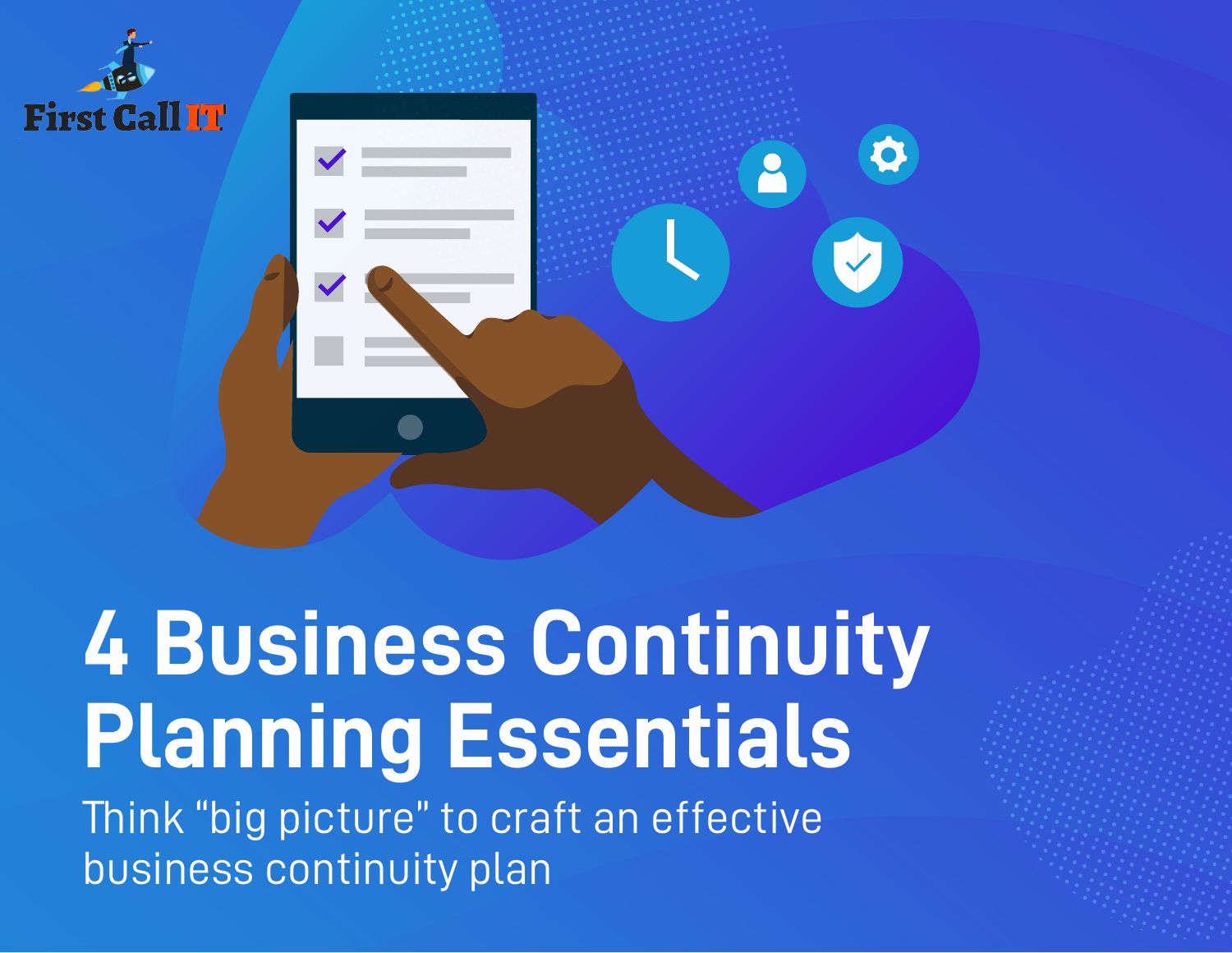

## **Introduction**

#### **For a business built to last, expect the unexpected**

By definition, disasters are unexpected—misfortune written in the stars—and hopefully rare. But for a business to survive over the long run, it must be prepared to overcome major disasters and routine calamities. Major corporations may be cushioned by their financial reserves, while a smaller business forced to close its doors during a disaster may never reopen. When disaster strikes, you want to be the exception—the business that recovers swiftly because it was better prepared and more resilient.

In this eBook, we share some of the basic steps businesses of any size should take to protect themselves.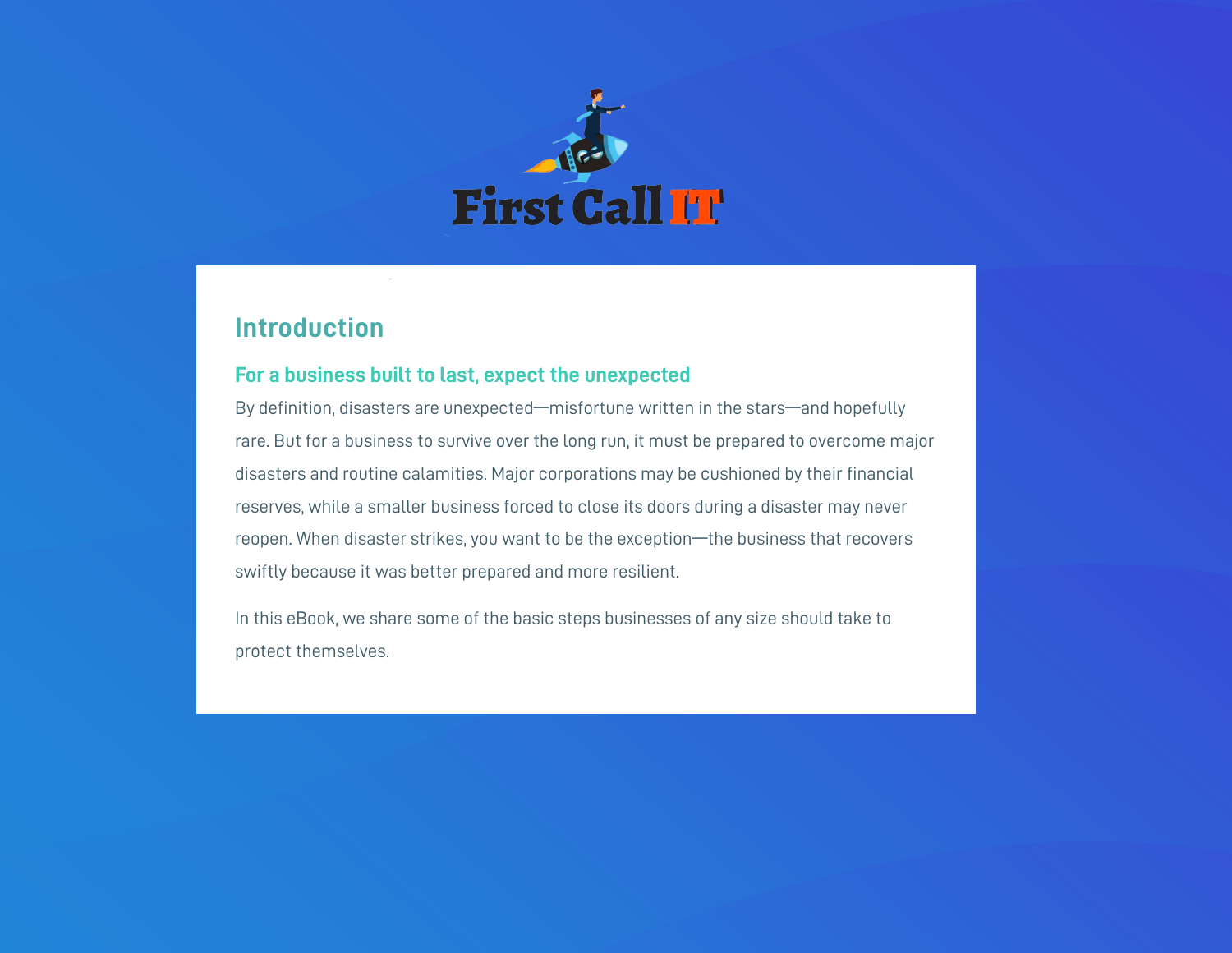# Crafting an employee safety and communication plan that works is absolutely essential.



## **1. Ensure employee well-being**

Communication during and following an emergency presents a variety of challenges. Crafting an employee safety and communication plan that works is absolutely essential. The specifics vary widely from company to company, but your emergency safety and communication plan must address the following:

- How the company ensures employees are safe during a disaster event
- How the company conveys essential information to employees following the event

Your safety plan depends heavily on the nature and location of your business. Safety planning for a large manufacturing facility will be different than for a small real estate office, for example. Because of this, it's difficult to provide best practices that apply to everyone. The key is to match your safety plan to the needs of your organization.

For an effective communications plan, you must gather and document a variety of critical information. Verify that it is easily accessible and stored in a number of secure locations. This should include up-to-date employee contact information (email, mobile and home phone numbers, emergency contact information, and so on). It should also include a methodology for contacting employees.

#### **Effective communication**

Email is the easiest way to reach a large group of employees, but if your company's email server is down, you are out of luck. Some businesses employ redundant Exchange servers or cloud-based services to ensure email access. Of course, if you are without Internet access entirely, you'll need an alternative.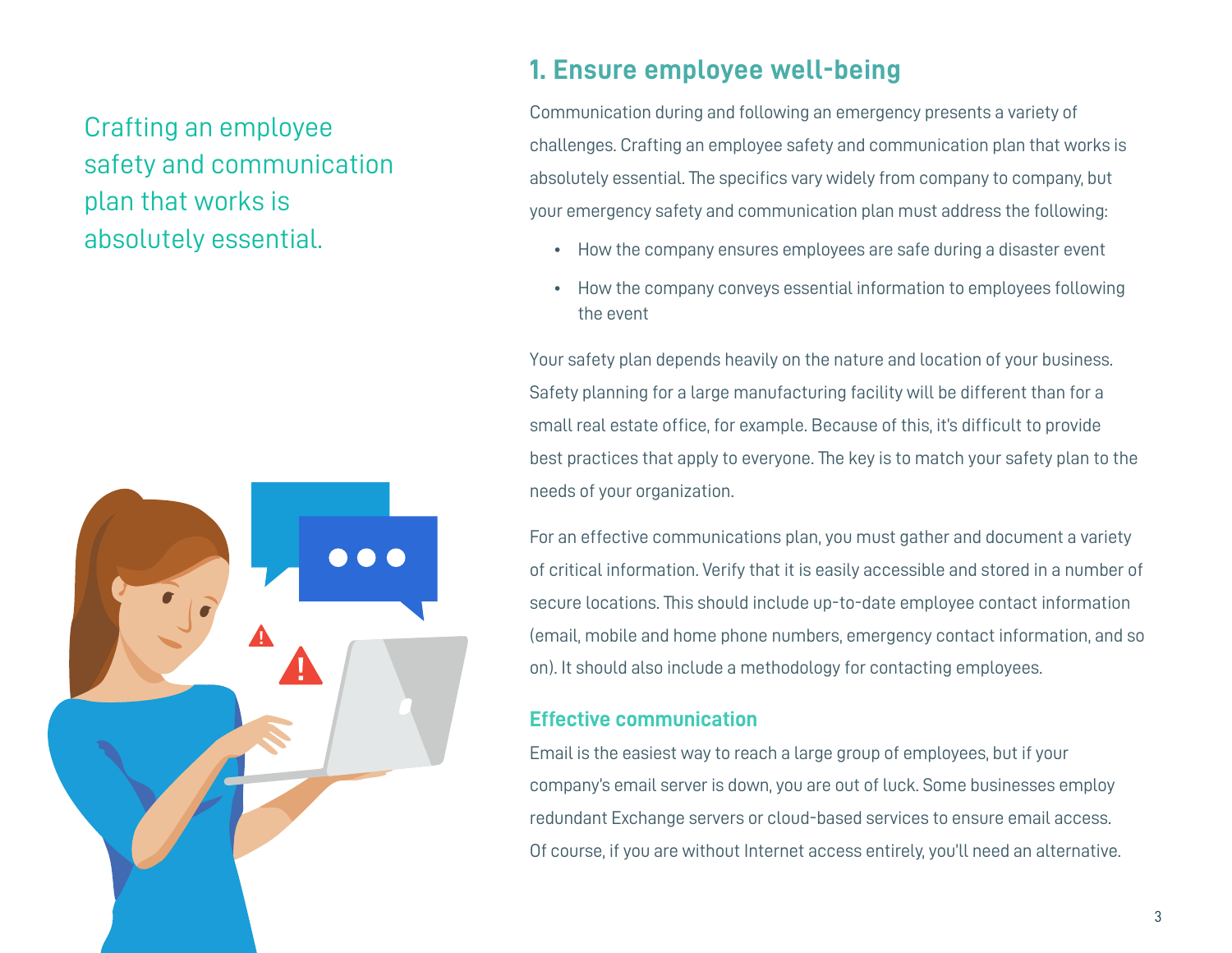Managing customer relationships is obviously critical to the ongoing success of your business.

 $\bullet$   $\bullet$ 

A call tree—sometimes referred to as a phone tree, call list, phone chain, or text chain—is another popular method for distributing important information to employees during and following an event. Here's how it works. A predetermined employee initiates the call chain with a call and/or text to the next person on the chain. That employee contacts the next person on the list and the chain continues until everyone on the call tree has been reached. To be effective, call tree procedures must account for what happens when the next person on the list cannot be reached, ensuring the chain will not be broken by a few missing links.

Alternatively, or in addition to planning for a call tree, you can automate emergency calls with purpose-built communications software and services.

Regardless of the methods you use to distribute information to your employees, your emergency communications plan should provide enough detail that it can be carried out by others if the plan's creator is not available or can't be reached during an emergency. Your plan should also encompass a variety of potential emergency situations. The response to a fire in your facility during working hours is very different from communications following the widespread distribution of a defective product, for example. Emergency communications should be brief and as accurate as possible. Depending on the structure of your organization, you may want to keep managers updated, allowing them to pass on information to direct reports on a "need-to-know" basis. Again, the specifics of your business dictate the correct approach.

Finally, it is essential to test and update the communications plan periodically. Test to find gaps in the plan such as out-of-date employee lists or contact information.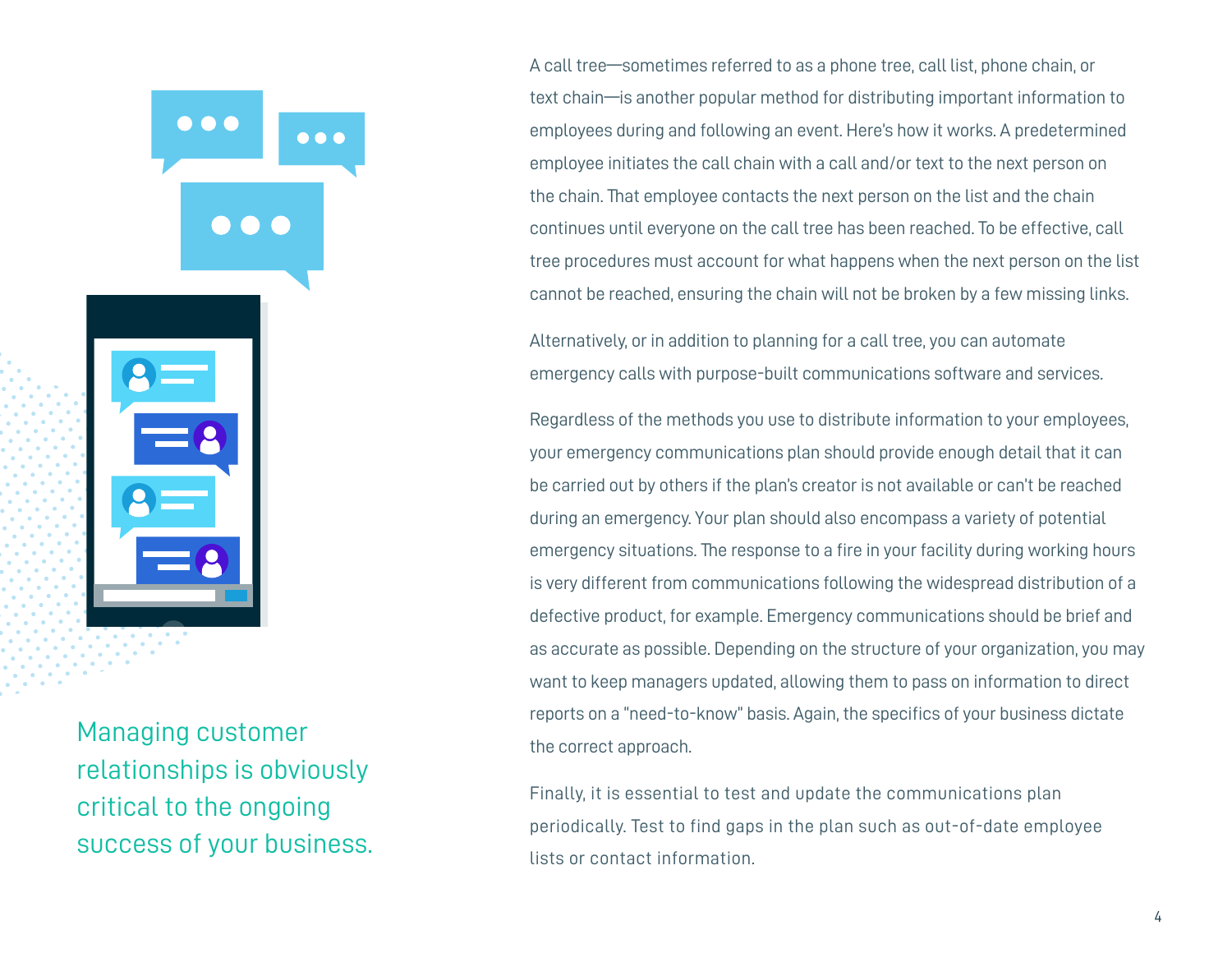## **2. Keep customers in the loop**

Managing customer relationships is critical to the ongoing success of your business. As such, it is important to craft a plan for distributing information to your customers during and following a disaster or major disruption. The scope of your customer communications plan will vary depending on the nature of your business.

Not every glitch in operations merits reaching out to your customers. However, if an event is likely to impact them, you should communicate the details of the issue and explain the steps you are taking to mitigate it. This might mean direct communication to your customers, but it could also mean messaging through traditional and social media. Failure to do so can have a negative impact on the reputation of your organization.

Take the way Toyota responded to reports of self-accelerating vehicles as an example. Instead of acknowledging the issue and assuring customers that the company was investigating the problem, the company opted to blame the victim by citing user error. The problem was eventually pinned on floor mats, gas pedal design, and faulty electronics. Although Toyota spent billions to replace accelerator components, their initial response created distrust among customers.

You also need to handle a wide array of incoming communications following a disruption. Depending on the nature of your business this could mean support requests, high volumes of email and phone traffic, social media activity from frustrated customers, media interest—the list goes on and on. Handling any of those poorly could hurt customer loyalty and damage your organization's image.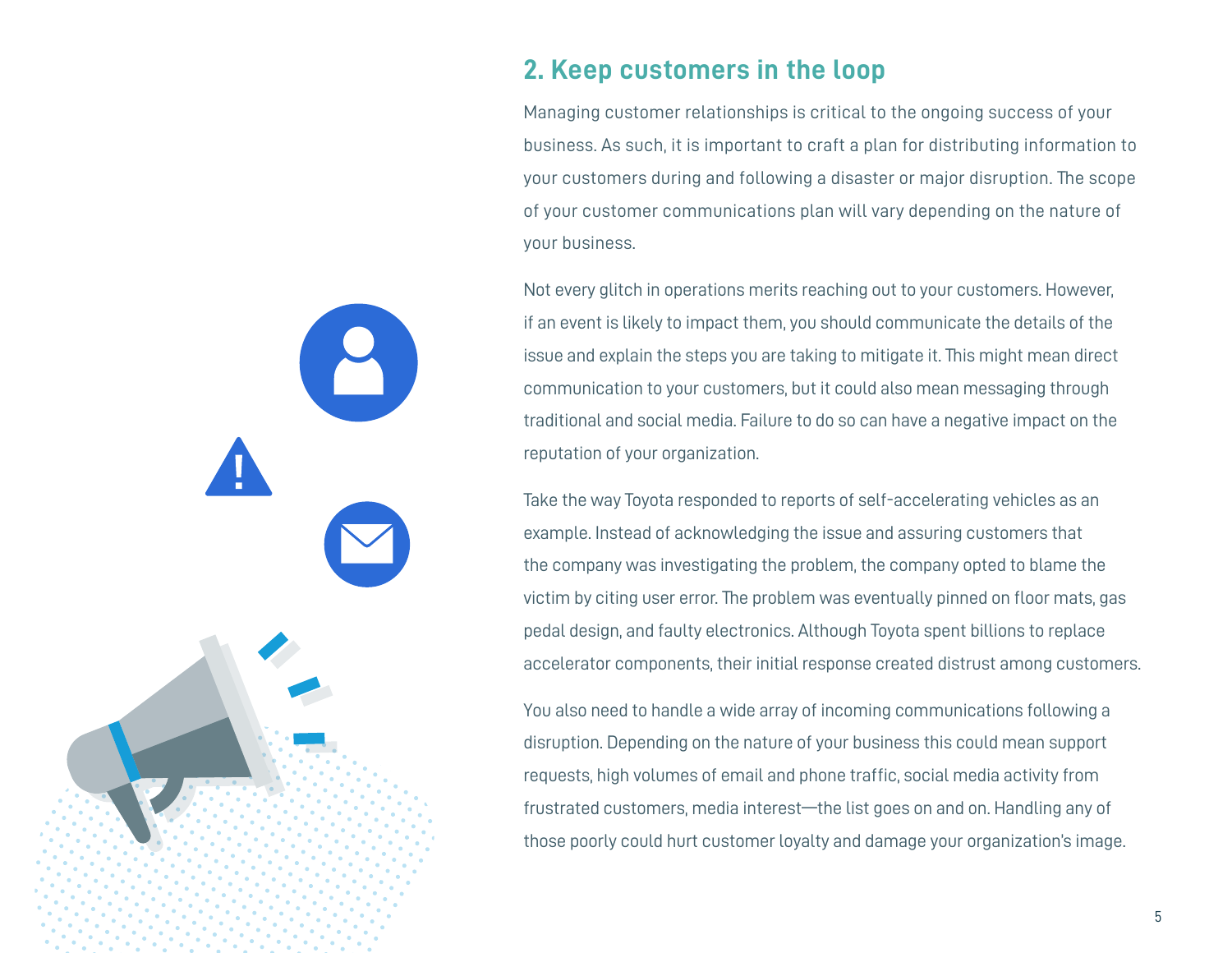

#### **Protect your reputation and brand**

How do you keep your good reputation intact? It comes down to careful preparation. First, you must be prepared from a personnel standpoint.

All customer-facing staffers should be briefed and ready to deliver a clear, consistent message. You may want to consider using scripted templates, which can be adapted to address various contingencies. Scripted messages can be developed and approved by management before disaster strikes, making it easy to quickly distribute them to customers following a disruption. Limit the need to improvise during a crisis.

You also need to ensure access to a communication infrastructure (phone, email, Internet access). This might mean redundant phone lines/services, hosted PBX systems, cloud-based email or redundant Exchange servers, and so on. Larger businesses may need to invest in a secondary contact center to manage inbound and outbound communications. A number of vendors offer call center services, temporary workspaces, and even mobile data centers.

Testing all or parts of your customer communications plan should be considered essential as well. Testing is the best way to identify and resolve customer support weaknesses and communication infrastructure issues.

## **3. Enable IT uptime**

To understand the IT component of business continuity and disaster recovery (BCDR) today, it helps to look at the not-so-distant past. It really wasn't long ago that backup meant daily incremental and weekly full backups to tape or a dedicated disk backup target. Duplicate tape copies were created and shipped off site for disaster recovery—typically to a secondary site maintained by the business or to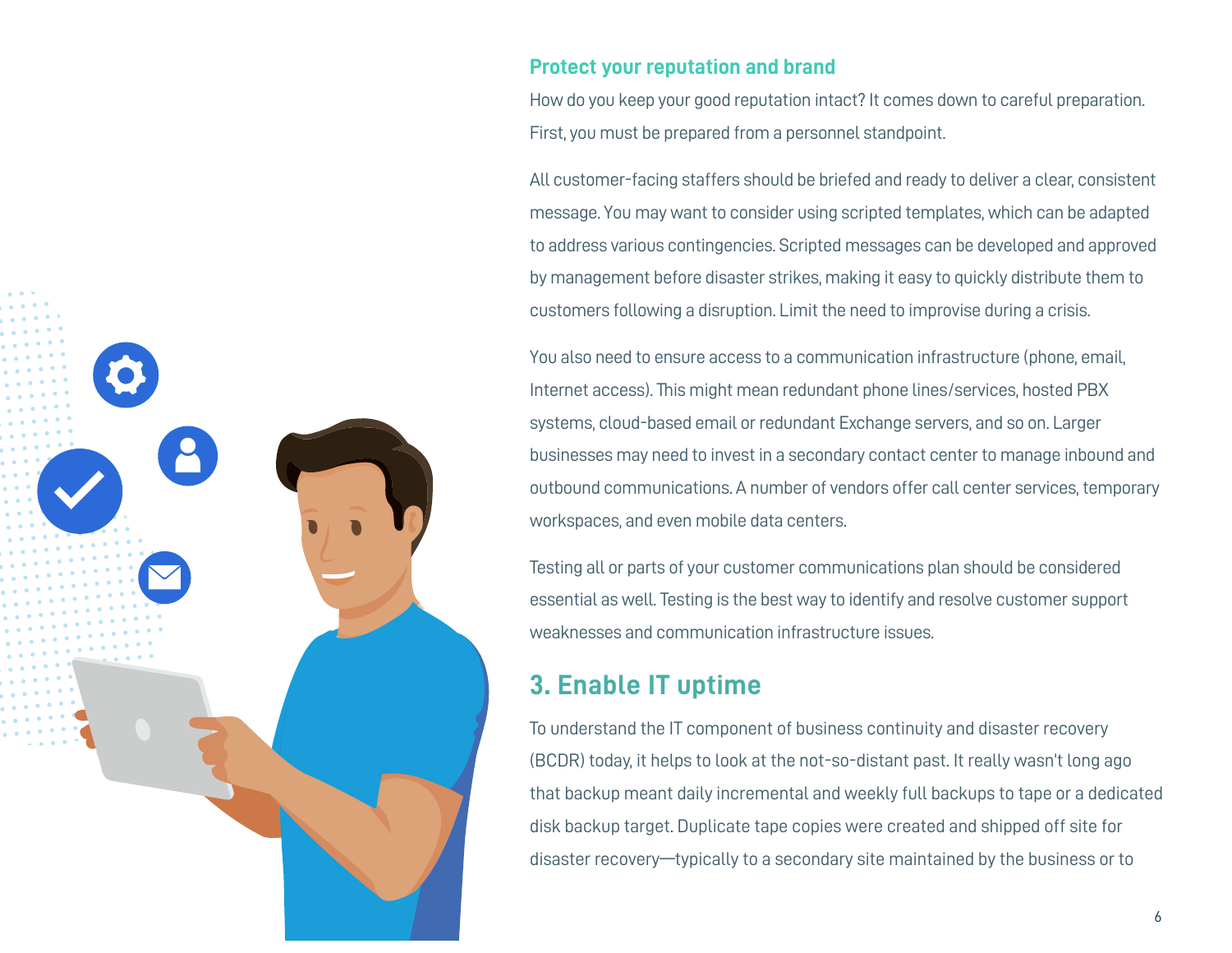

DRaaS offers the failover capabilities of traditional remote replication at a much lower price point.

a tape vaulting facility. Many businesses continue to use this model today, and depending on your recovery needs it may be perfectly adequate.

However, disaster recovery from offsite tape can be painfully slow. First, you need to retrieve the tapes from an offsite location. Once they are back on-premises, you must load the data onto your backup server before you can begin restoring data and applications to your primary servers. This means considerable system downtime, during which business applications will be unavailable or unreliable and business operations will be handicapped.

When creating an IT disaster recovery plan, it's important to understand two concepts: recovery time objective (RTO) and recovery point objective (RPO). RTO is the amount of time that it takes to get a system restored following a failure or disaster event. So given the example above, your RTO might amount to 48 hours or more. RPO is the point in time to which data can be restored following the event. So, if you performed a backup at 6 p.m. each night and a server failed at 5 p.m. the following afternoon, your RPO would be 23 hours and any data created during that span would be lost. For many organizations, this is unacceptable—particularly applications related to generating revenue or serving customers.

For faster recovery, you can replicate data to a secondary site that mirrors your data center and can quickly take over IT operations. However, this approach requires a massive investment in hardware because it requires two sets of identical servers, storage, switches, software, and so on. Not to mention a secondary data center facility. Remote replication to a backup data center allows users to fail over operations to a secondary site in the event of a disaster, which improves RTO—but is beyond the financial reach of most businesses.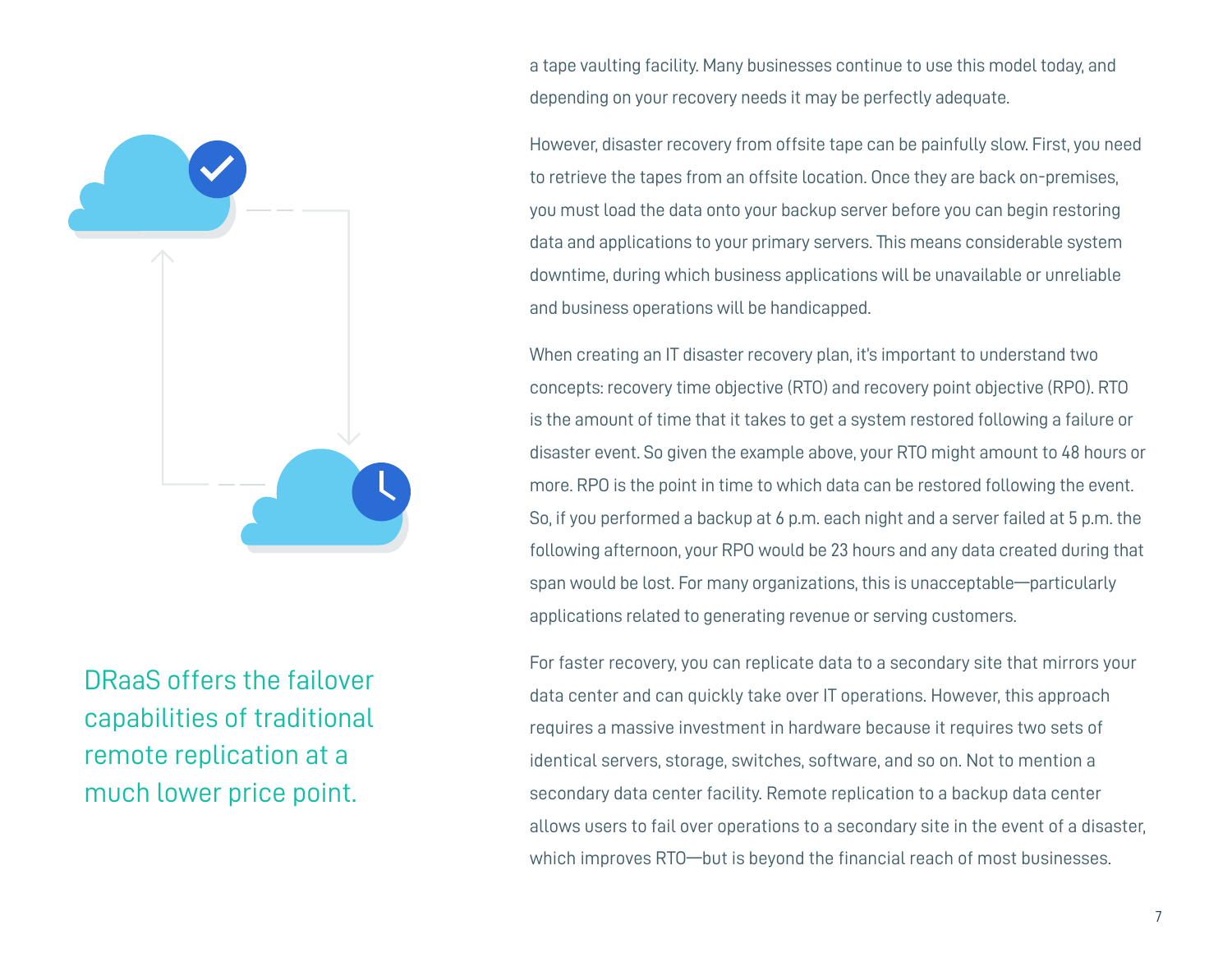

Recovery-in-place dramatically improves RTO because operations can continue while primary servers are restored.

#### **Recovery-in-place and DRaaS**

Advances in virtual server backup and cloud computing have changed the equation, making remote systems recovery cost effective and practical for businesses of any size. Today, users can run applications from imagebased backups of virtual machines. This capability is commonly referred to as "recovery-in-place" or "instant recovery." Recovery-in-place dramatically improves RTO because operations can continue while primary servers are being restored. RPO is reduced as well—snapshot-based, incremental backups at 15-minute intervals are a common practice. Virtual machine images also can be replicated to an alternate site or cloud for disaster recovery.

You can implement this type of system in a number of ways. Many backup software products today can perform these tasks. If your current backup software supports it, you can set it up yourself. If you rely on an older backup software product or you are starting from scratch, you might opt to outsource these tasks. In this model, an appliance is typically placed on-premises for local backup and recovery and data is replicated to the cloud for disaster recovery. Recovery-in place technology lets you run applications from the onsite appliance or from the cloud following an outage or disaster. This is commonly referred to as "cloud disaster recovery" or "disaster recovery as a service" (DRaaS).

DRaaS offers the failover capabilities of traditional remote replication at a much lower price point. Businesses typically pay a monthly subscription fee based on the amount of data they are storing in the cloud. Compared with the facilities, personnel, and technology expenses of setting up a secondary data center, DRaaS is far more cost effective. However, you should still pay attention to fee structures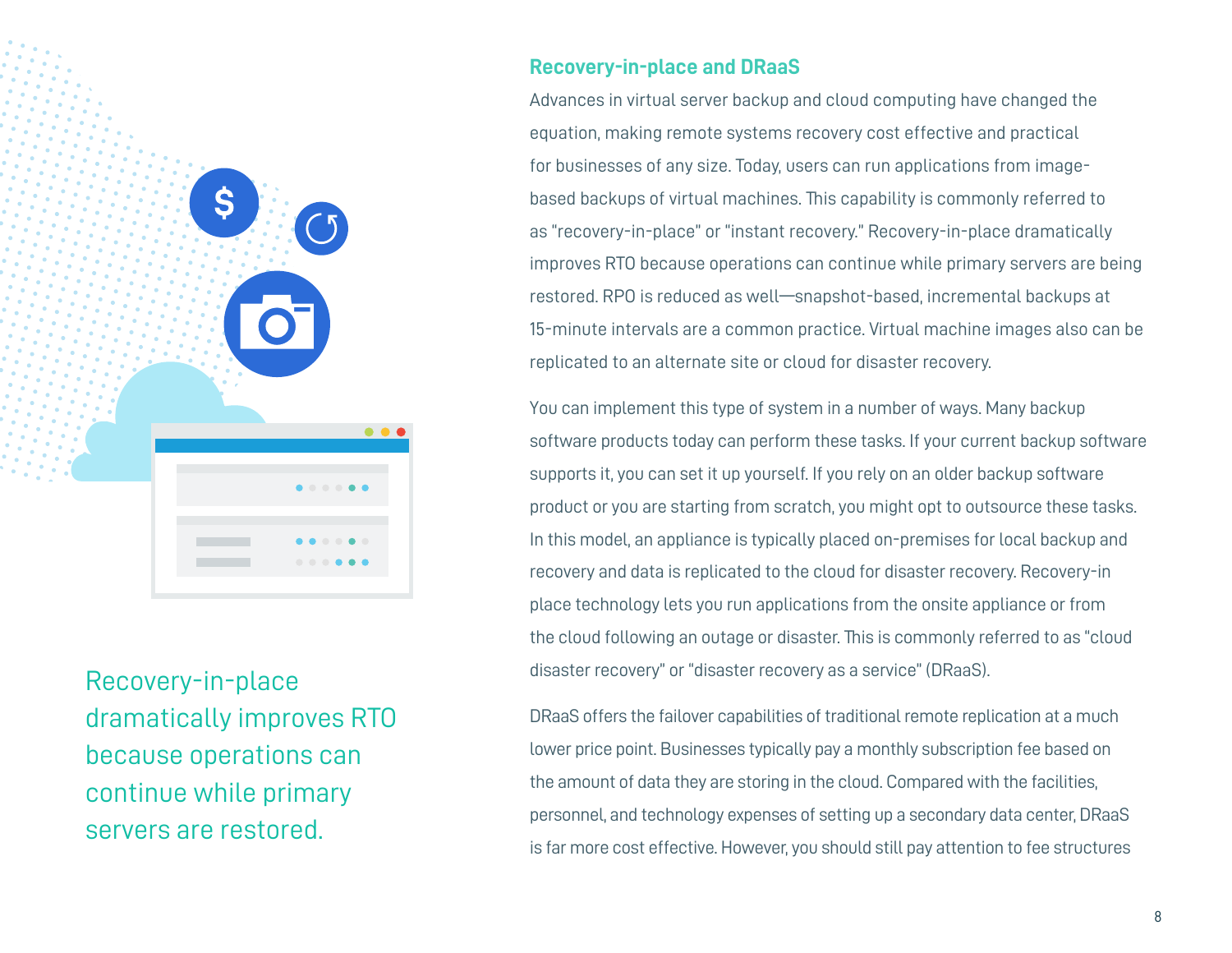that may differ substantially between DRaaS options—for example, whether the service provides you with flat-rate, predictable pricing or charges additional fees charged for the processing power necessary to run applications in the cloud during disaster recovery, which can substantially inflate your costs.

Testing IT disaster recovery plans is essential. Historically, this was a difficult and potentially risky process. Today's technologies and services have greatly eased the testing process. Because of the ease with which virtual servers can be created, users can set up DR test environments without the risk of harming production systems. Some DRaaS providers even perform DR testing for their clients.

## **4. Keep business moving**

As noted above, many organizations today have limited tolerance for downtime. If your employees do not have access to essential applications and data—or public-facing applications are unavailable when customers are trying to access them—productivity and revenue will plummet. While this sounds obvious, many organizations do not attempt to calculate the actual costs of downtime for their business in any detail. You can do that now using [Datto's Recovery Time and Downtime Cost Calculator](https://www.datto.com/rto/). Here is an example, created using that calculator.

Let's say your business has 100 employees, and on a typical day, the average hourly revenue is \$1,500. In order to perform daily tasks, employees need access to email, a large database, and a variety of file-based data. Let's say the sum of this data amounts to 2 TB. You perform an on-premises incremental backup at 6 p.m. daily, and this is replicated to a cloud backup service.

9

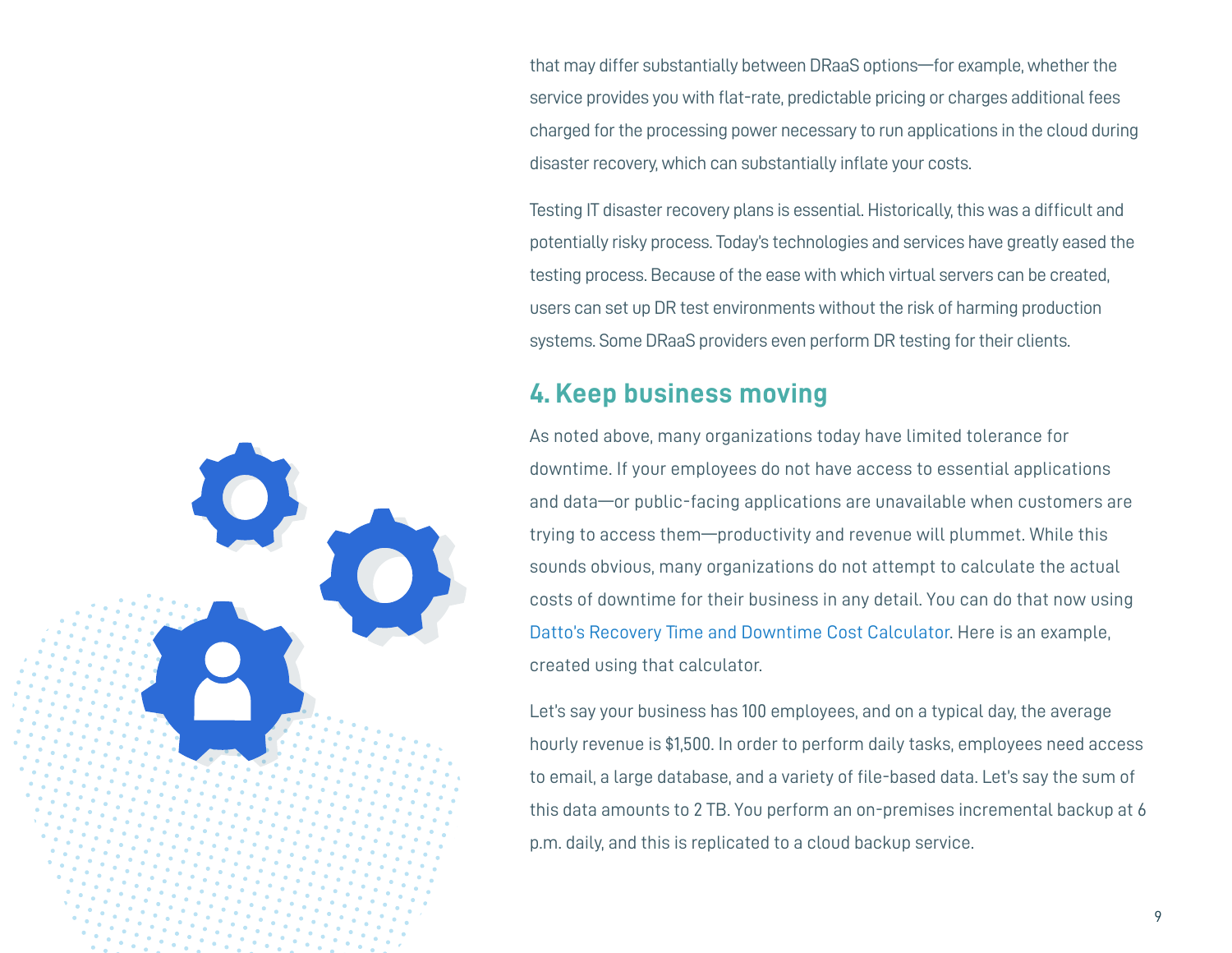Given these parameters, a full restore from a local backup would take 8.5 hours, and downtime would cost your organization \$34,000 in lost revenue.

When you look at restoring 2 TB from a cloud backup following a disaster, the picture gets considerably bleaker. To restore that same 2 TB from a cloud service would take 6 days, 9 hours, and 42 minutes. The cost to your business in lost revenue would be \$614,800. These numbers will vary widely from business to business, but this example clearly illustrates the importance of being able to continue operations while primary servers and storage are restored.

#### **Continuity of operations**

Downtime is just one factor that can impact your bottom line. Again, there is a broad spectrum of possible considerations depending on the size and type of your organization. However, the following applies to many businesses.

**Insurance**—Insurance is an important factor in your recovery effort. For example, let's say your business has numerous warehouses full of goods awaiting distribution at any given time. The cost to replace goods in the event of a fire or flood could be massive and severely impact your ability to continue operations. So, it is essential to select the proper insurance coverage for your business's specific needs. Beyond that, it is also critical to document all insurance information including policy details, login information, the process for filing claims, and so on.

**Training**—It's likely your business will identify employees as critical to the recovery process. This might mean executives, department managers, and IT staff. Whatever the structure of your business, you will need to define business continuity roles and responsibilities. Cross-train staffers on essential tasks, in case a critical employee is unavailable following the event.

10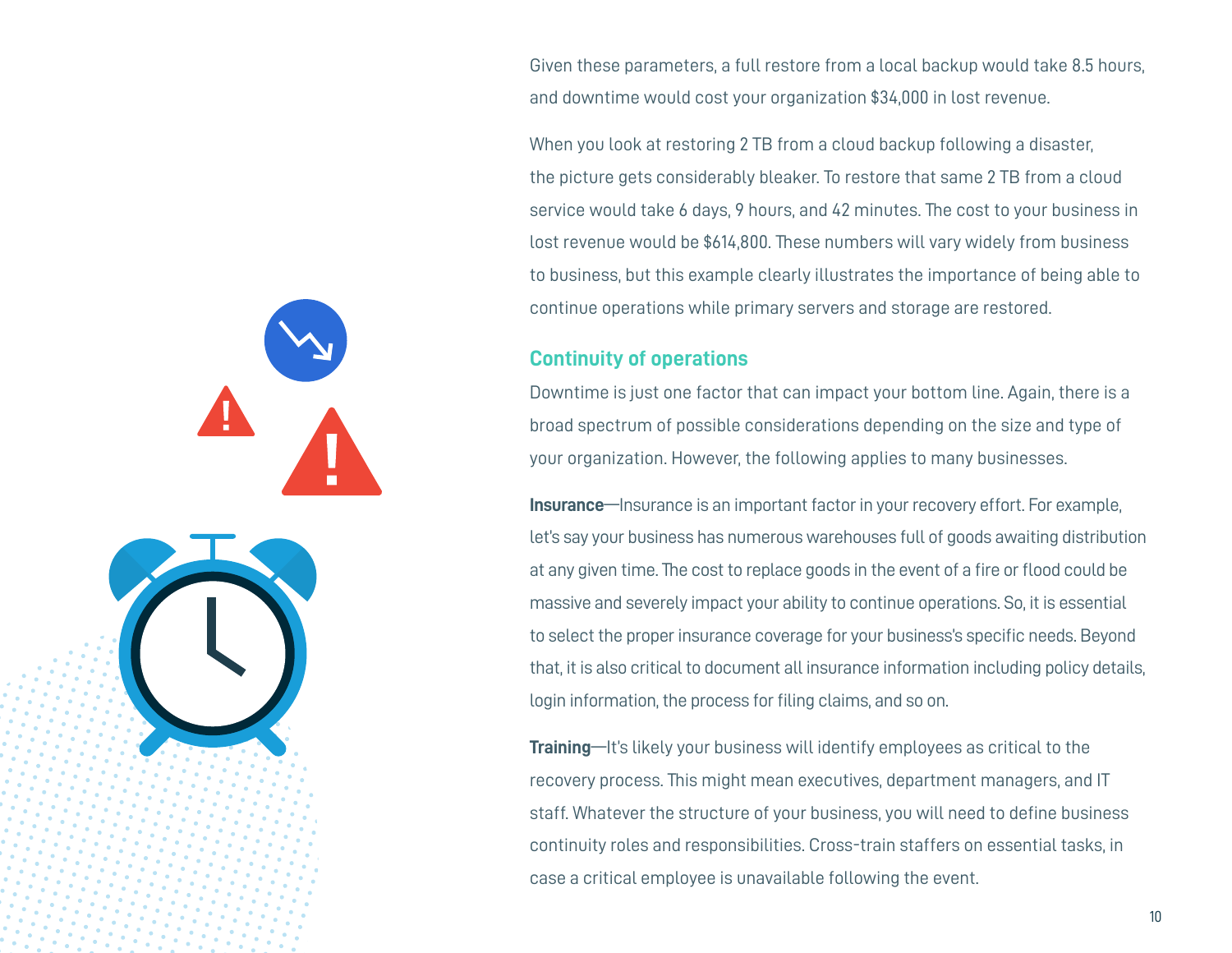## Evaluate the facility or facilities in which your business operates for their resiliency.



**Facilities**—Evaluate the facility or facilities in which your business operates. Considerations might include but are not limited to:

- Appropriate fire suppression systems
- Generators capable of powering essential equipment
- Uninterruptible power supply systems for critical servers
- Surge protection systems
- Alarm/intercom systems to alert employees of emergencies

**Dependencies**—It is important to consider dependencies within and especially outside of your organization. Let's say you are in the business of manufacturing medical devices. You might source parts from a variety of vendors—possibly worldwide. Let's say one such vendor suffers a flood or fire and production comes to a halt. This could limit access to the raw materials you need, directly impacting your ability to continue operations. Your business continuity plan should offer solutions to mitigate these issues—for example, identifying multiple suppliers or stocking up on essential parts.